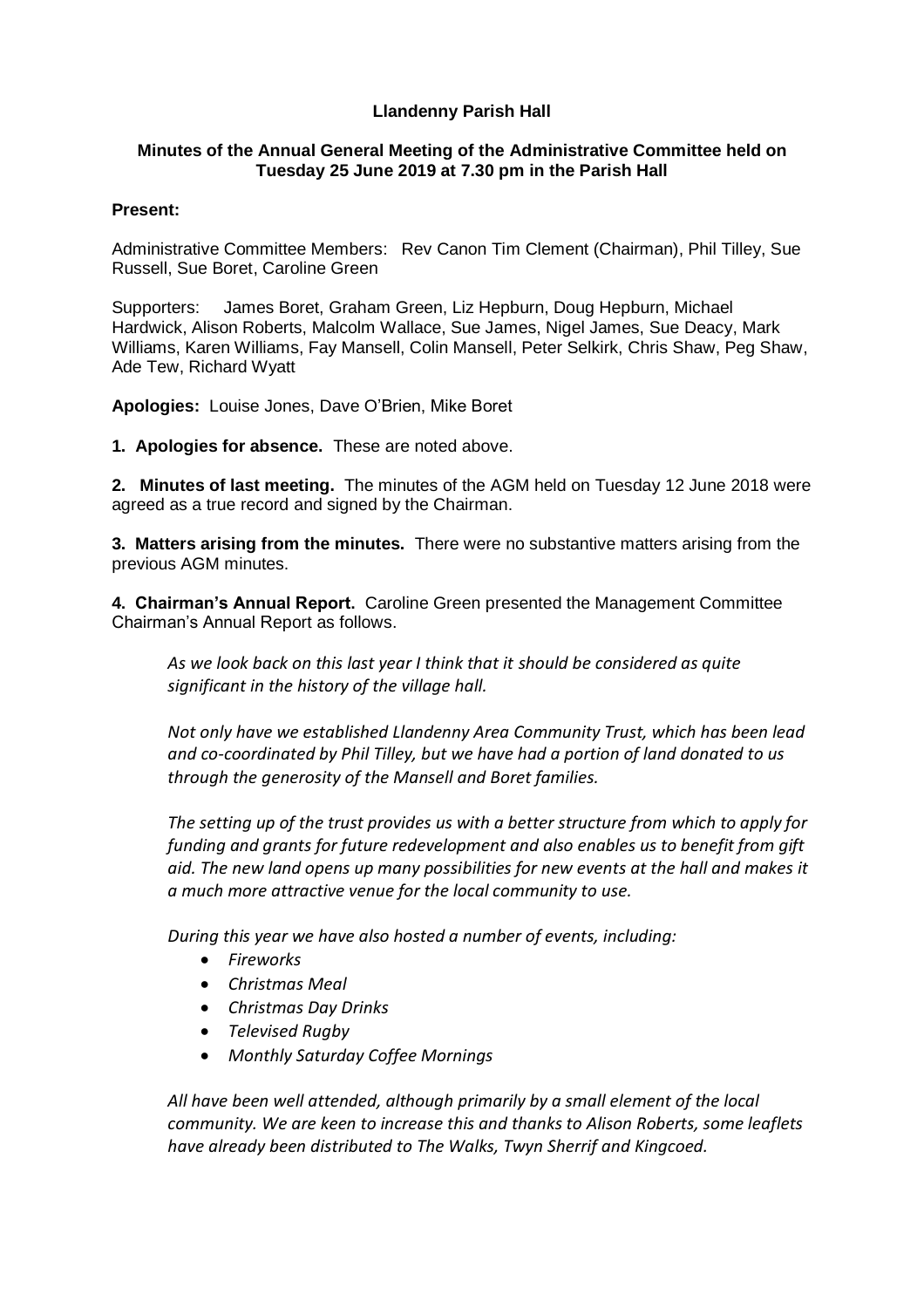*This coming August we will be hosting Llandenny Vibe, which we hope will become an annual music event. To date, this has been largely organised by Mark, Ade, Richard, Donna and Graham, but we will be discussing this later in the meeting.*

*In preparation for the proposed development works and funding applications, we have also commissioned a survey (again put together by Phil) to gauge the community interest for the proposals. This is still live, but observations so far are as follows:*

- *44 people have responded with 41 (93%) of those have attended an event at the hall.*
- *The majority (nearly 80%) have attended more than 3 events.*
- *Over 80% of the respondents consider that the events were excellent or very good in terms of value for money.*
- *85% considered these events to be very important.*
- *The majority rated the facilities as average/mediocre with only 10% considering them to be excellent. Nobody considered them to be poor.*
- *Of those who had not attended an event one stated they considered them for villagers only and another stated they gave other events a priority.*
- *19 people had booked the hall for a private event and 9 of these had done so in the past uyear.*
- *Only one person rated the quality of the facilities as excellent with the majority (over 85%) rating them as fair to good.*
- *The scoring improved when asked if the facility met their needs.*
- *12 out of 19 people considered the booking process to be excellent or very good.*
- *Those that had not booked the hall were asked why not. 10 stated they had never had a need and 5 said because of poor facilities.*
- *Top considerations when booking the hall were Cleanliness, catering facilities, price, toilet facilities and warmth (in that order).*
- *The majority 27 out of 36 considered an easily accessible meeting point to be very or critically important.*
- *The majority considered that improved toilets or revamped kitchen would encourage more use, 36% considered different events to be important.*
- *Most respondents had seen the plans and considered them to be a good idea and would encourage them to use it more.*
- *30 of the respondents lived in Llandenny*

*This is really useful information and we hope to improve on the 44 responses during the next couple of weeks before the survey is concluded.*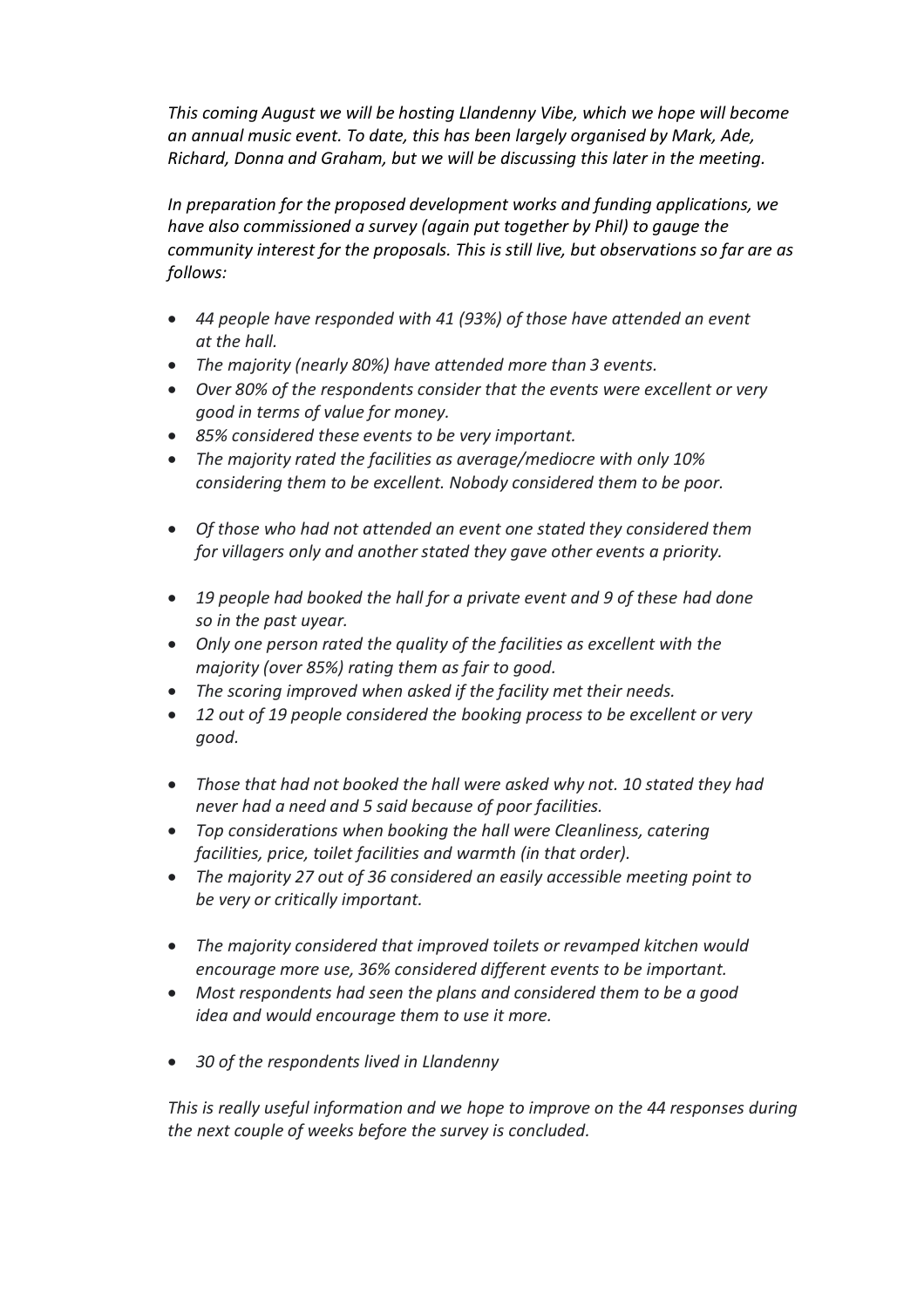*This really only leaves me to say thank you to the committee and supporters for all of their hardwork during the course of the year.* 

*As you will be aware, both Sue Deacy and Colin Mansell are resigning their positions this year, as am I. I would like to thank Sue and Colin for their commitment and hardwork, during the last 10 and 3 years respectively and assure those stepping into these roles that we still wish to be involved and will support them in whatever way we can.*

*Thank you also to the rest of the committee, trustees and supporters for all of their hardwork during the course of the year and I hope that you will continue to support future initiatives and thereby safeguard the Hall for future generations.*

The report was received by the meeting and Caroline was thanked for her hard work as Chairman over the past year.

**5. Treasurer's Report.** Sue Deacy presented the Management Committee Treasurer's Report as follows:

It had been another satisfactory year financially with the key figures for the period 1 May 2018 to 30 April 2019 being as follows:

Opening Balance:

|        | Cheque Account     |         | 8747.58 |         |
|--------|--------------------|---------|---------|---------|
|        | Stock in hand      |         | 191.63  |         |
|        | Float              |         | 29.50   |         |
|        | Total              |         |         | 8968.71 |
| Income |                    |         |         |         |
|        | Bar                | 538.71  |         |         |
|        | Produce Swap       | 298.07  |         |         |
|        | <b>Music Night</b> | 194.72  |         |         |
|        | <b>BBQ</b>         | 471.24  |         |         |
|        | <b>Skittles</b>    | 143.77  |         |         |
|        | Fireworks          | 81.93   |         |         |
|        | Christmas          | 396.39  |         |         |
|        | Rugby              | 650.60  |         |         |
|        | <b>Hall Hire</b>   | 1770.00 |         |         |
|        | Donation           | 20.00   |         |         |
|        | Grant              | 1902.99 |         |         |
|        | Total              |         | 6468.42 |         |
|        |                    |         |         |         |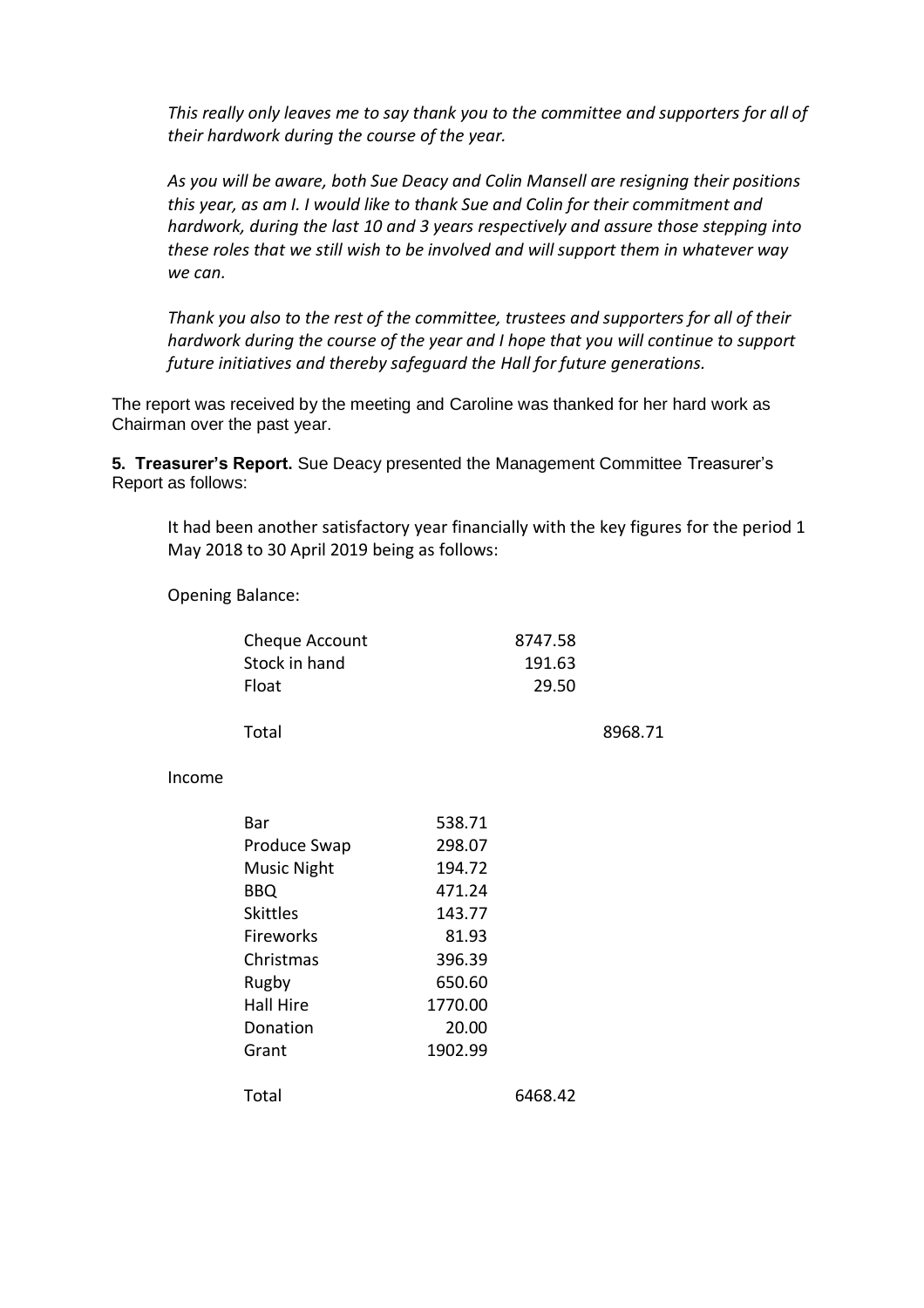### Expenditure

|                   | Cleaning           | 73.42   |         |         |  |  |  |
|-------------------|--------------------|---------|---------|---------|--|--|--|
|                   | Rates              | 133.12  |         |         |  |  |  |
|                   | Insurance          | 346.52  |         |         |  |  |  |
|                   | Licence            | 70.00   |         |         |  |  |  |
|                   | <b>Fire Safety</b> | 61.29   |         |         |  |  |  |
|                   | Cesspit            | 72.50   |         |         |  |  |  |
|                   | Water              | 118.28  |         |         |  |  |  |
|                   | TV licence         | 150.00  |         |         |  |  |  |
|                   | Electricity        | 418.66  |         |         |  |  |  |
|                   | Website            | 85.13   |         |         |  |  |  |
|                   | <b>Misc</b>        | 4144.47 |         |         |  |  |  |
|                   |                    |         |         |         |  |  |  |
|                   | Total              |         | 5673.39 |         |  |  |  |
|                   |                    |         |         |         |  |  |  |
| Surplus           |                    |         |         | 795.03  |  |  |  |
|                   |                    |         |         |         |  |  |  |
| Increase in stock |                    |         |         | 82.29   |  |  |  |
|                   |                    |         |         |         |  |  |  |
| Closing balance   |                    |         |         |         |  |  |  |
|                   |                    |         |         |         |  |  |  |
|                   | Cheque Account     |         | 9541.46 |         |  |  |  |
|                   | <b>Stock</b>       |         | 273.92  |         |  |  |  |
|                   | Float              |         | 30.65   |         |  |  |  |
|                   |                    |         |         |         |  |  |  |
|                   | Total              |         |         | 9846.03 |  |  |  |

The surplus for the year was down on last years. However, expenditure included investment in eqipment including the gazebos and the cost of the final stages of the bat survey so overall it was a satisfactory result.

The report was received by the meeting and Sue was thanked for her hard work as Treasurer over the past year.

**6. Report on Formation of Llandenny Area Community Trust (LACT).** Phil Tilley gave a report on the formation of a new Charitable Incorporated Organisation (CIO) known as Llandenny Area Community Trust.

A CIO is a new form of legal entity designed for non-profit organisations in the United Kingdom. The main benefits of the CIO are that it has legal personality, so can conduct business in its own name, and limited liability so that its members and trustees will not have to contribute in the event of financial loss.

It has been agreed by the Monmouth Diocesan Trust that LACT will take over the management of Llandenny Parish Hall from the present Management Committee. However, it is hoped that those involved with the present Management Committee will continue to be equally committed to helping with LACT and indeed that the wider community will become more involved.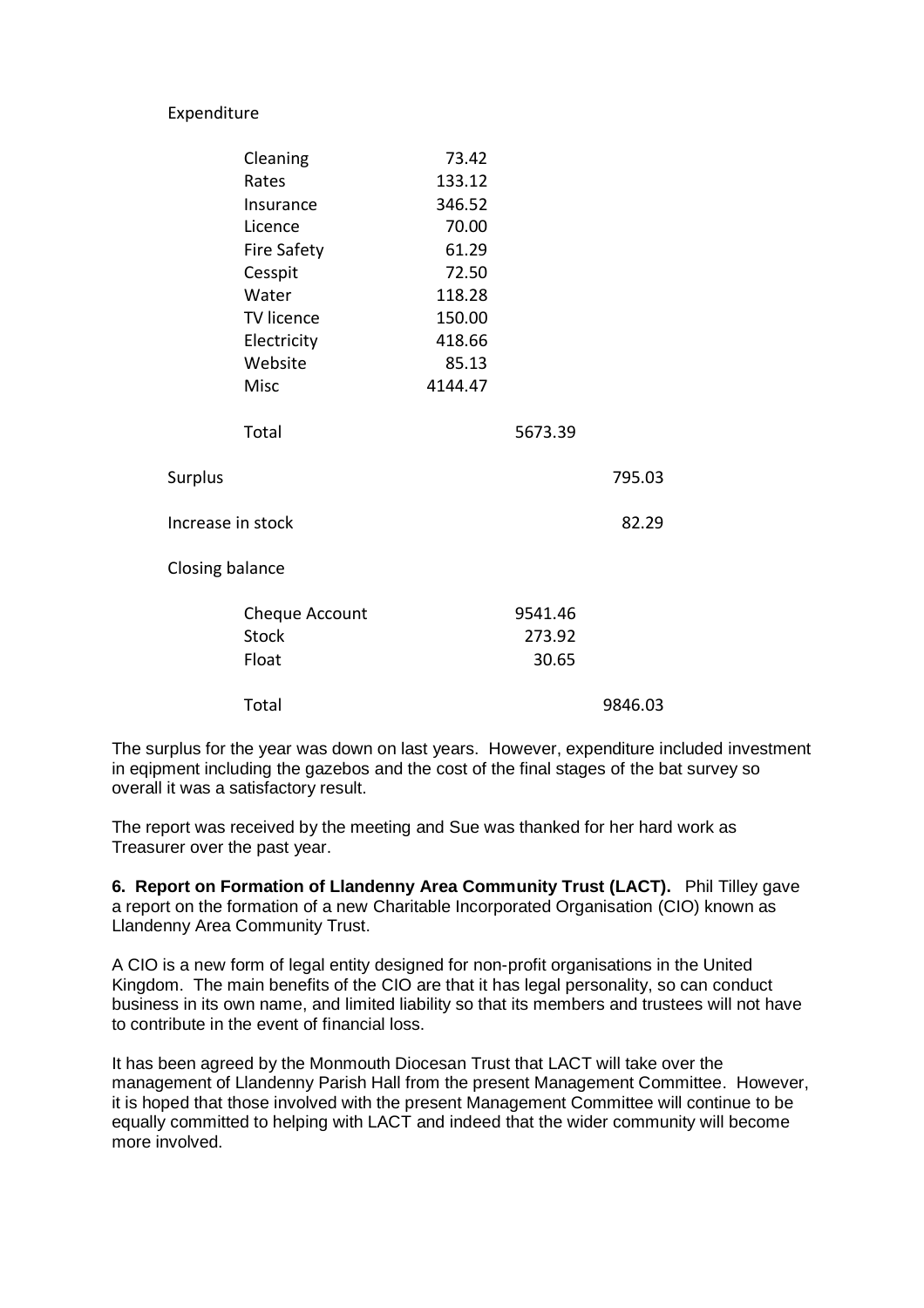An immediate benefit is that LACT can hold the land next to the Hall that has been donated by the Boret and Mansell families and, once registered with HMRC, LACT can claim GiftAid on any financial donations.

The objects of LACT, as embedded in the constitution registered with the Charity Commission, are:

*The provision and maintenance of a village hall for the use of the inhabitants of Llandenny and the surrounding area without distinction of political, religious or other opinions, including use for:* 

- *(a) meetings, lectures and classes, and*
- *(b) other forms of recreation and leisure-time occupation, with the object of improving the conditions of life for the inhabitants.*

Anyone who is supportive of the aims and objectives of LACT can become a Member.

The first AGM of the Trust will be held immediately after this meeting at which people can sign up to become Members and Trustees and Officers will be elected.

**7. Report on Restructuring of the Management Committee.** Following on from the above Caroline outlined the changes to the management of the Hall now that the responsibility has been passed to LACT.

The present Management Committee will cease to exist in its present form. It will be replaced by the Trustees of LACT, who have duties and responsibilities similar to those of Directors in a Limited Company, and by groups consisting of Trustees and active Members who will take on the day to day running of the Hall, events, fund raising and so on.

There can be between four and twelve Trustees with five or six probably being the optimal number.

There will be regular, probably quarterly, meetings of Trustees and Members to receive updates from the operational groups.

The funds in the existing Management Committee Bank Account will be transferred to a new account in the name of LACT.

The meeting expressed its thanks to Phil for all the work he has put in setting up LACT.

#### **8. Appointment of parish representatives to the Diocesan Trust Administrative Committee.**

*Background: There are six members of the Diocesan Trust Administrative Committee that was established under the Trust Deed that established the Parish Hall on 29 May 1956. Three are the Incumbent and the two Churchwardens of the Parish of St John's Llandenny. The other three represent the wider community and are the Chairman of the Management Committee (now the Chairman of LACT) plus two other residents of the Parish to be elected at the AGM.*

*This Committee meets infrequently but has oversight of the running of the Hall on behalf of the Monmouth Diocesan Trust, who are the legal owners of the Hall. It is not directly affected by the formation of LACT.*

Sue Boret has indicated her willingness to stand again for one further year. Phil Tilley will be standing down as an elected representative. Alison Roberts indicated her willingness to